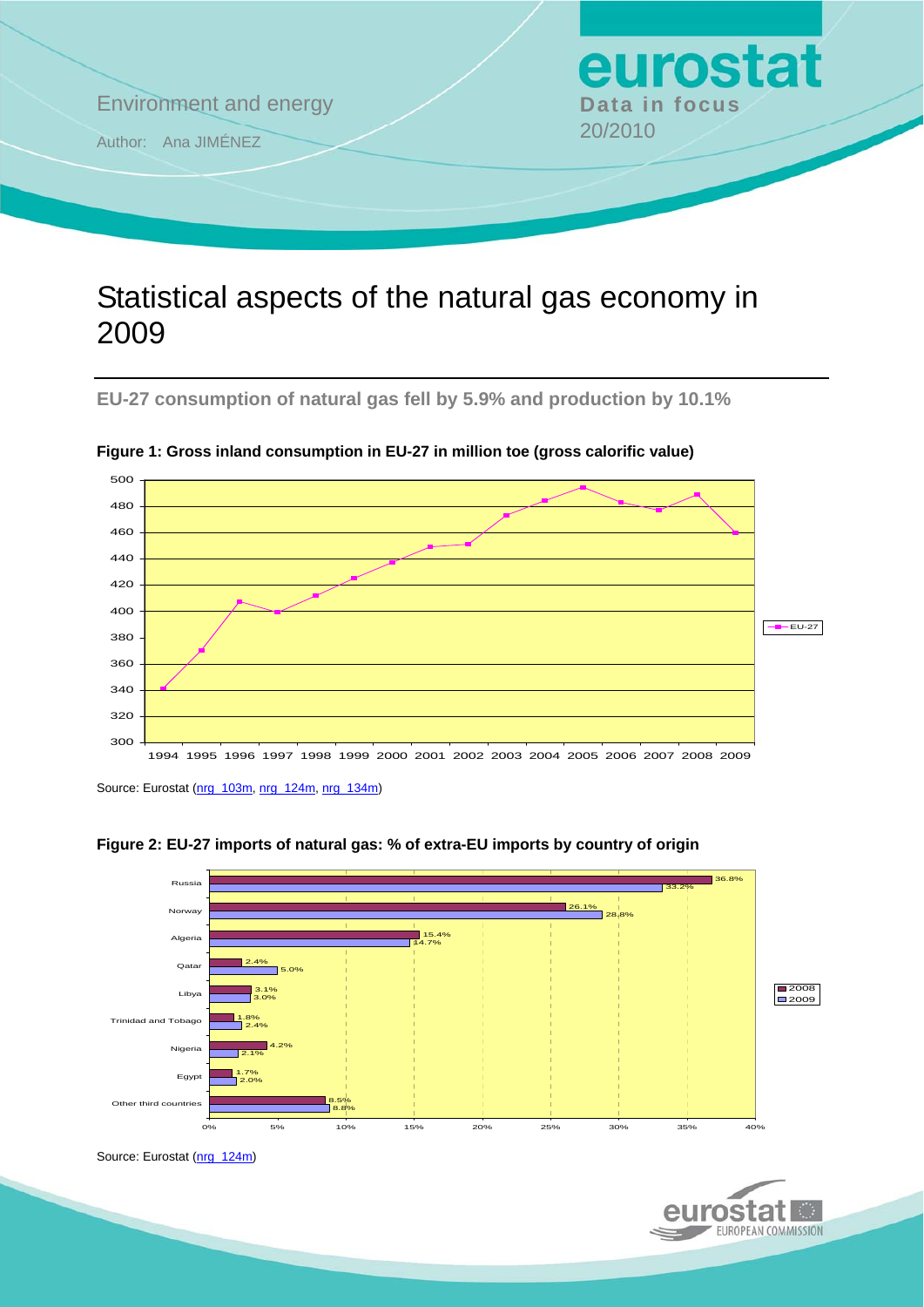| EU-27  | $\frac{8}{200}$<br>2009/2008%                          | $\frac{2008}{2009}$<br>2008/2009%                   | 2009/2008%                                            |                                                               |                                                      |                                                     |                                                     |                                                                                                                  |
|--------|--------------------------------------------------------|-----------------------------------------------------|-------------------------------------------------------|---------------------------------------------------------------|------------------------------------------------------|-----------------------------------------------------|-----------------------------------------------------|------------------------------------------------------------------------------------------------------------------|
|        |                                                        |                                                     | 2008<br>2009                                          | $\frac{2008}{2009}$                                           | 2008<br>2009<br>2009/2008%                           | 2008<br>2009<br>2009/2008%                          | 2008<br>2009                                        | $\binom{3}{1}$ + Decrease in stocks                                                                              |
|        | 189.0<br>169.9<br>$-10.1$                              | 381.5<br>372.4<br>24                                | 570.5<br>542.3<br>$\frac{9}{7}$                       | $\overline{5}$<br>-55                                         | 80.9<br>$76.9$<br>$5.0$                              | 488.9<br>459.9<br>-5.9                              | 61.5<br>64.3                                        |                                                                                                                  |
| EA-16  | 92.4<br>85.8<br>$-72$                                  | 303.8<br>297.2<br>22                                | 396.2<br>382.9<br>$-3.4$                              | $-1.0$                                                        | 63.9<br>63.4<br>$\overline{0}$                       | 331.8<br>324.0<br>24                                | $\frac{72.5}{72.0}$                                 |                                                                                                                  |
| 쎪      | $rac{1}{60}$<br>$\overline{0.0}$                       | 15.6<br>13.2<br>178                                 | 15.6<br>13.2<br>17.8                                  | $\overline{0.0}$<br>$\overline{c}$                            | $\overline{a}$<br>$\overline{a}$<br>0.0              | $\begin{array}{c} 15.8 \end{array}$<br>19.2<br>13.2 | 99.8<br>98.7                                        |                                                                                                                  |
| ဥ္က    | $\begin{bmatrix} 0.2 \\ 0.0 \end{bmatrix}$<br>$-93.7$  | 2.3<br>$\overline{31}$<br>26.0                      | 3.3<br>23<br>30.0                                     | $-0.2$<br>0.0                                                 | $0.0$<br>$0.0$                                       | $\frac{3.1}{2.3}$<br>$-25.3$                        | 99.9<br>98.8                                        |                                                                                                                  |
| R      | 0.2<br>$-8.2$<br>0.2                                   | $8.8$<br>$\overline{1}$<br>6.7                      | 8.9<br>9.0<br>1.2                                     | $-6.6$<br>$\overline{\varphi}$                                | 15.0<br>0.9<br>$\frac{1}{2}$                         | 7.9<br>74<br>္သာ                                    | 98.7<br>105.3                                       |                                                                                                                  |
| ¥      | 9.8<br>8.3<br>$-14.8$                                  | 0.0<br>$\mathbf{C}$<br>$\mathbb{S}$                 | $9.8$<br>$\stackrel{2}{\scriptstyle{8.3}}$<br>$-14.8$ | 0.0<br>$\tilde{\varphi}$                                      | $5.3\,$<br>$-25.4$<br>4.0                            | 4.5<br>4.3<br>$\overline{\phi}$                     | $-118.3$<br>$-91.1$                                 |                                                                                                                  |
| 쁌      | 13.0<br>12.2<br>-65                                    | 84.8<br>$\overline{\textrm{3}}$<br>2.0              | 97.0<br>96.2<br>0.9                                   | $0.6$<br>$-2.0$                                               | $11.3$<br>10.1<br>$-10.7$                            | 85.5<br>84.9<br>LG-                                 | 84.0<br>88.0                                        |                                                                                                                  |
| ш<br>Ш | $rac{0.0}{0.0}$<br>$\overline{a}$                      | $\overline{6}$<br>0.5<br>$-31.3$                    | $\overline{0.8}$<br>$\overline{0.5}$<br>$-31.3$       | $\overline{0}$<br>$\overline{0.0}$                            | $rac{1}{200}$                                        | $\overline{0.8}$<br>$\overline{0.5}$<br>$-31.3$     | ន ន<br>$\begin{array}{c} 100.0 \\ 00.0 \end{array}$ |                                                                                                                  |
| ᆏ      | <b>954</b><br>954<br>274                               | $4.5$<br>$4.5$<br>$7.5$                             | 5.48                                                  | $rac{1}{60}$                                                  | 388                                                  | 5, 4, 3                                             | $\frac{101.5}{99.8}$<br>$-4$                        |                                                                                                                  |
| 63     | 12.9<br>cs<br>cs<br>35.2                               | 39.2<br>35.3<br>.0.0<br>15.5<br>3.3<br>3.3          | 39.2<br>$35.3\,$<br>10.0<br>3.9<br>33<br>15.6         | $\frac{5}{10}$ 0.0                                            | 438.0<br>$rac{1}{600}$                               | 38.7<br>$34.7$<br>$\cdot$ 10.2<br>$3.3$<br>$-14.0$  | $\begin{bmatrix} 101.0 \\ 98.9 \end{bmatrix}$       |                                                                                                                  |
| 또      | 0.8<br>42<br>°.0<br>$rac{0}{0}$                        | 44<br>$\frac{8}{16}$<br>45.2                        | 46.0<br>$\overline{1}$<br>45.2                        | $\frac{8}{1}$<br>$\overline{a}$<br>$-0.4$<br>$\overline{0.4}$ | $\frac{8}{10}$<br>$\ddot{ }$<br>46.5<br>$0.2$<br>1.0 | -3.8<br>424                                         | 97.9<br>102.3                                       |                                                                                                                  |
| ᄂ      | 32 H S                                                 | 63.0<br>$-9.9$<br>69.9                              | 78.2<br>70.4<br>$-10.0$                               | $\overline{6}$ :0<br>0.8                                      | 29.5<br>$rac{2}{6}$                                  | $\frac{1}{12}$                                      | 90.5<br>88.5                                        |                                                                                                                  |
| 5      | 0.00000                                                | 3.38                                                | 388                                                   | S S                                                           | 8 8 8                                                | 388                                                 | $rac{0}{10}$                                        |                                                                                                                  |
| Ξ      | 3300                                                   | $\tilde{c}$<br>$\frac{6}{1}$<br>27.9                | $\tilde{c}$<br>$\frac{6}{1}$<br>27.9                  | $\mathbb{C}^3$<br>Q <sub>2</sub>                              | 333                                                  | 15<br>$\ddot{z}$<br>-8.0                            | 82.2<br>114.3                                       |                                                                                                                  |
| 늘      | 3.38                                                   | 23 24                                               | $28$ $24$ $24$                                        | 5S                                                            | $rac{1}{60}$                                         | 23 21 53                                            | 96.3                                                |                                                                                                                  |
| ∃      | 3.3 <sub>0</sub>                                       | $\frac{12}{12}$ 5.3                                 | 22.2                                                  | $0.0$<br>$0.0$                                                | $0.0$<br>$0.0$                                       | $1.2$ $1.3$                                         | $100.0$<br>$100.0$                                  |                                                                                                                  |
| 로      | 23<br>22<br>23                                         | 11.2<br>$_{\rm 83}^{\rm 8}$<br>21.1                 | 13.5<br>$11.0$<br>18.0                                | $\Gamma$<br>$\frac{8}{3}$                                     | $0.8$<br>0.1<br>90.2                                 | $12.0$<br>10.1<br>15.8                              | 86.6<br>86.6                                        |                                                                                                                  |
| 늘      | 3.38                                                   | $\frac{0.0}{0.0}$                                   | 3.38                                                  | $rac{1}{6}$                                                   | 3.38                                                 | $rac{1}{6}$ $rac{1}{6}$ $rac{1}{6}$                 | ន ន                                                 | Table 1: Provisional natural gas balance sheet (January-December 2009) in million tonnes of oil equivalent (GCV) |
| ž      | 68.2<br>63.3<br>$-7.2$                                 | $\begin{array}{c} 19.6 \\ 19.5 \end{array}$<br>-Q.7 | 87.8<br>82.8<br>$-5.7$                                | 0.0                                                           | 47.8<br>$44.2$<br>$-7.5$                             | 40.0<br>38,6<br>$-3.6$                              | 70.4                                                |                                                                                                                  |
| 74     | <u>ي</u><br>$\frac{6}{16}$<br>9.0                      | $9.6$<br>$9.4$<br>$\frac{8}{10}$                    | $\frac{11}{11.0}$<br>$-0.4$                           | $-0.4$<br>$-0.4$                                              | $2.7$<br>$2.7$                                       | 8.0<br>7.9<br>$\frac{8}{10}$                        | 86.6<br>85.1                                        |                                                                                                                  |
| ᇎ      | $\frac{1}{4}$ 2<br>$\ddot{=}$                          | $10.2$ 5 $\frac{9}{10.9}$                           | $-7.8$<br>$14.2$<br>13.1                              | $\frac{3}{13}$                                                | $rac{1}{6}$ $rac{1}{6}$ $rac{1}{6}$                  | 13.9<br>13.6<br>-2.0                                | 73.0<br>66.3                                        |                                                                                                                  |
| 눈      | $rac{1}{2}$                                            | 4.6<br>್ಲಿ                                          | 46<br>್ಲಿ                                             | $\rm ^{0.0}$<br>ුප්                                           | ី ធ្ន                                                | 4.6<br>ුස්                                          | $100.3$ n.a.                                        |                                                                                                                  |
| ဥ      | $0.3 + 10.3$                                           | 1.9<br>$\frac{1}{4}$<br>54.7                        | $14.5$<br>$12.2$<br>$-16.2$                           | FF.<br>9.6                                                    |                                                      | $13.4$<br>11.6<br>$-13.4$                           | 30.6<br>16.0                                        |                                                                                                                  |
| ळ      |                                                        | 3.6                                                 | 0.9 8.6                                               |                                                               |                                                      | <b>ី</b> ី<br>-3.6                                  | 100.0                                               |                                                                                                                  |
| వ      | 333                                                    | 24.5<br><b>93</b><br>0.91                           |                                                       | $rac{1}{6}$                                                   | $\frac{1}{6}$ 8 $\frac{1}{9}$<br>$rac{1}{600}$       | 14.3                                                | 95.9<br>107.2                                       |                                                                                                                  |
| 匸      | $\begin{smallmatrix} 5 & 2 \\ 0 & 0 \end{smallmatrix}$ | $5\frac{1}{6}$                                      | $5.2$ 6.5 24.1                                        | $-0.5$                                                        |                                                      | $-12.3$<br>5.2<br>5.9                               | 100.0                                               |                                                                                                                  |
| ₩      | 3300<br>3.38                                           | 34.6<br>$0.9$ $1.2$<br>44.33<br>12.3                | 32 \$<br>44.9<br>12.3                                 | $rac{3}{6}$<br>0.0                                            | 333<br>388                                           | $0.9$ $1.2$<br>34.6<br>4.9                          | 100.0                                               |                                                                                                                  |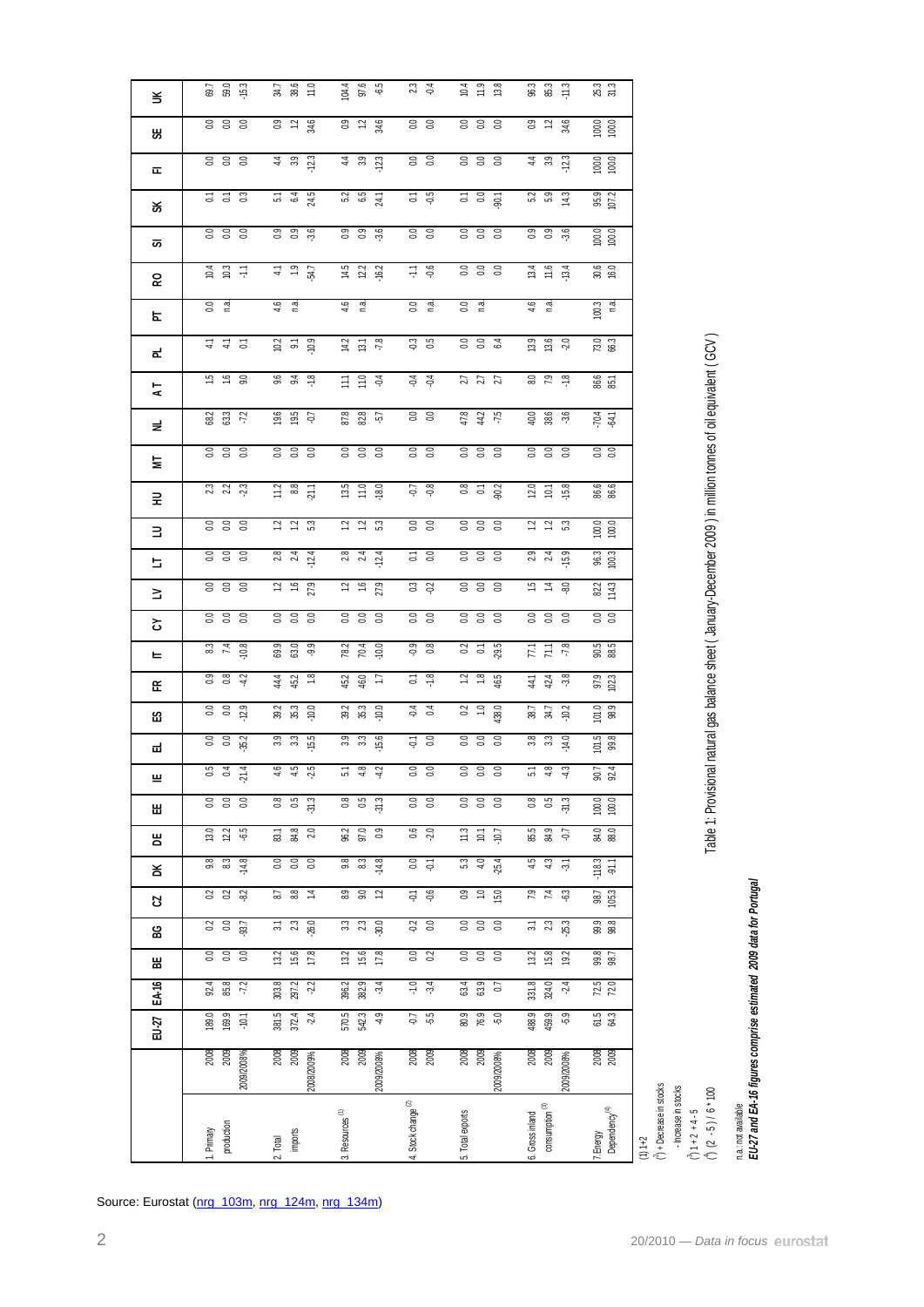



Source: Eurostat ([nrg\\_103m,](http://ec.europa.eu/eurostat/product?mode=view&code=nrg_103m) [nrg\\_124m](http://ec.europa.eu/eurostat/product?mode=view&code=nrg_124m), [nrg\\_134m\)](http://ec.europa.eu/eurostat/product?mode=view&code=nrg_134m)





Source: Eurostat ([nrg\\_103m\)](http://ec.europa.eu/eurostat/product?mode=view&code=nrg_103m)



**Figure 5: Total imports and exports in million toe (GCV) ( + : imports ; - :exports )** 

Source: Eurostat ([nrg\\_124m,](http://ec.europa.eu/eurostat/product?mode=view&code=nrg_124m) [nrg\\_134m](http://ec.europa.eu/eurostat/product?mode=view&code=nrg_134m))